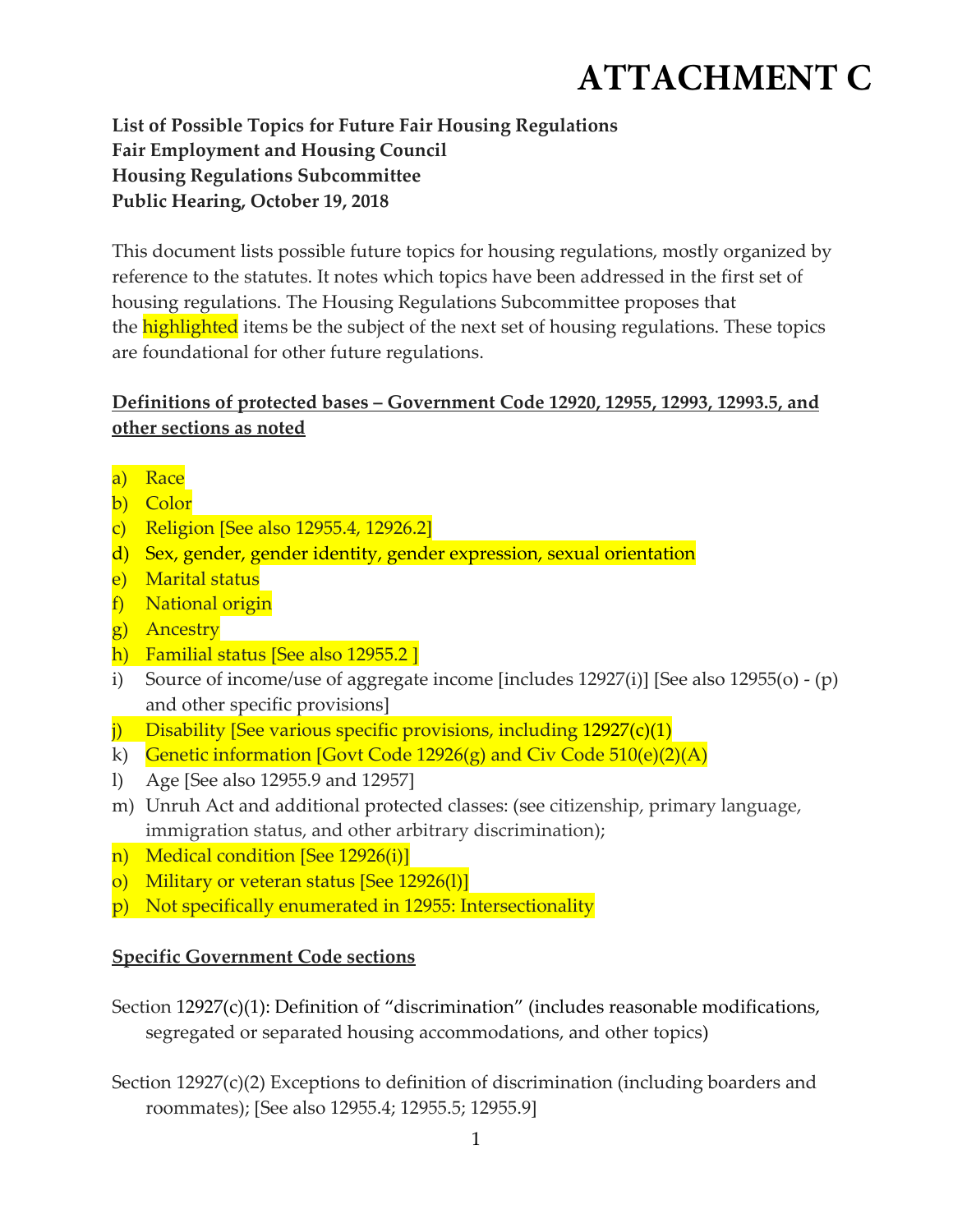Section 12955, various provisions:

- (a) For the owner of any housing accommodation to discriminate against or harass any person
- (b) For the owner of any housing accommodation to make or to cause to be made any written or oral inquiry…
- (c) For any person to make, print, or publish, or cause to be made, printed, or published any notice, statement, or advertisement, with respect to the sale or rental of a housing accommodation…
- (d) For any person subject to the provisions of Section 51 of the Civil Code, as that section applies to housing accommodations, to discriminate against any person on the basis of…Selection preferences based on age, imposed in connection with a federally approved housing program, do not constitute age discrimination in housing. [covers Unruh, Age exception] See also 12955.9.
- (e) For any person, bank, mortgage company or other financial institution that provides financial assistance for the purchase, organization, or construction of any housing accommodation to discriminate against any person or group of persons because of … [financial]
- (f) Retaliation (done)
- (g) For any person to aid, abet, incite, compel, or coerce the doing of any of the acts or practices declared unlawful in this section, or to attempt to do so. [Coercion, threats] [see also 12955.7]
- (h) For any person, for profit, to induce any person to sell or rent any dwelling by representations regarding the entry or prospective entry into the neighborhood of a person or persons of a particular…[blockbusting]
- (i) For any person or other organization or entity whose business involves real estate‐ related transactions to discriminate against any person in making available a transaction, or in the terms and conditions of a transaction, because of…[Real estate transactions]
- (j) To deny a person access to, or membership or participation in, a multiple listing service, real estate brokerage organization, or other service because of…[Real estate brokerage]
- (k) To otherwise make unavailable or deny a dwelling based on discrimination because of…[broadens all of the above]
- (l) To discriminate through public or private land use practices, decisions, and authorizations because of … [done, except for possible elaboration of restrictive covenants; See also 12956.1 and 12956.2].
- (m) As used in this section … includes a perception that the person has any of those characteristics or that the person is associated with a person who has, or is perceived to have, any of those characteristics. [perception, association]